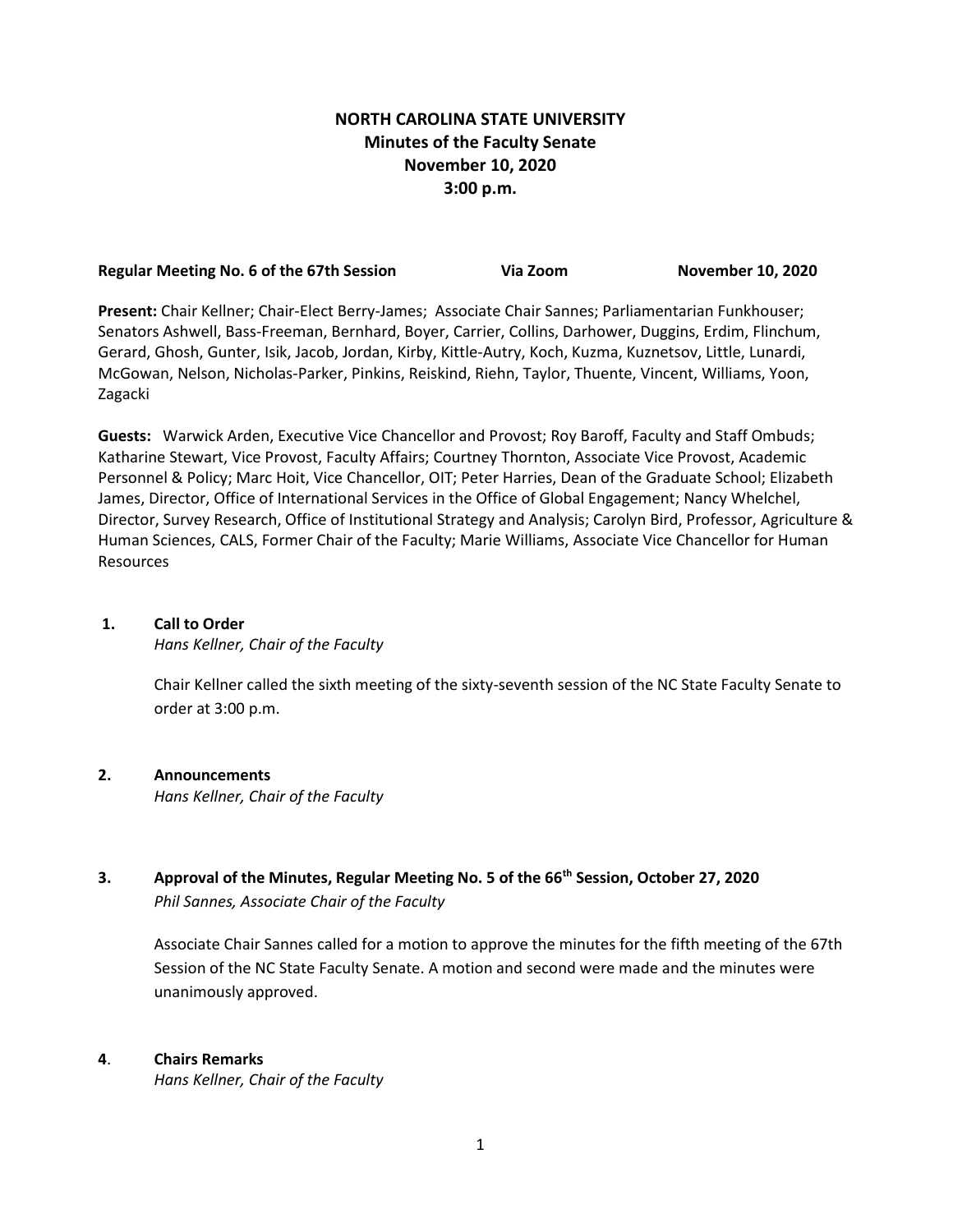#### **5. Provost's Remarks and Q/A**

*Warwick Arden, Executive Vice Chancellor and Provost*

Provost Arden brought the following updates to the Senate:

"I wanted to talk a little bit about today that I know is on everybody's minds is spring and spring planning. We've been putting a lot of work into thinking through this and thinking through the spring. And the big question everybody asks is what's going to be different this time. In all honesty, and I think those of you know me for a while now, I'm a pretty straight shooter. I can't sit here and say we've got the perfect solution. This is our first pandemic and there's a chance we're building the airplane while we're flying it. And so we're trying to make the very best decisions we can and we're trying to make the right decisions. Let me start by saying why are we intent on coming back in the spring versus just staying online. The Chancellor is convinced, and I don't believe that he is wrong, that for us to not have an in-person presence with some degree of face to face instruction in the spring will be very, very damaging both to our reputation and potentially to the university financially, in the long run.

And so he believes that this is an imperative. He's barraged by folks; everybody from parents to legislators to Board of Governors to Board of Trustees and others, giving endless recounts of other universities that stayed open and have managed to do this with a modicum of success. And so he genuinely believes that it would be not in our best interest to simply stay online and not have a strong person to person presence. There are several things that we are doing differently. The first thing is that we're bringing way less students back on campus than before. We have the capacity for about 10,000 students in our residence halls. In the fall, we started with about 8000 students and another 500 in the Greek community. This time we're bringing back only about 4000 students. So about a half of what we did in the fall, and there'll be about another 500 in the Greek community. There will be single occupancy in all of our residence halls and by looking at our data from the fall, we have a pretty good idea of where were the safer places and where were the highest risks.

There is some good news from what happened in the fall. We believe our classrooms are very, very safe and we have seen no evidence of building paste transmission meaning few cases in one building lead to spread within the building. Nearly all of it was contained to a given apartment or a given suite, and even the apartment or suite next door is not involved. So we will be having a more limited number of students back. In terms of the amount of face to face instruction, I've said that I believe the classroom is a safe environment. We've put a lot of work into that.

The numbers that I'm seeing at the moment would indicate that the average student will probably be getting around one out of five classes face to face, and the balance still online. And so students will still be spending a lot of time in their apartment or on their residence hall online. Those who want to stay online fully, can. We will work hard for students who really wish to have 100% online experience whether they're living in a residence or apartment or home. The average will probably be getting around one of those classes face to face and it will be a mixture of face-to-face, hybrid and online.

I've asked Dr. Casani to join me this afternoon because I want to talk about testing. We're going to have dramatically expanded testing, particularly on return to campus, than we have before. And Dr. Casani and her team and a team of others that will meet on a regular basis, have been working through our testing strategy and scenario. It has not been locked down yet; we're still getting a little input. We will be releasing the testing strategy and testing scenario. It's going to be aggressive. It's not going to make everybody happy. But I've learned through this that it's hard to make everybody happy one way or the other. So with that, I'm going to ask Dr. Julie Casani, Director of Student Health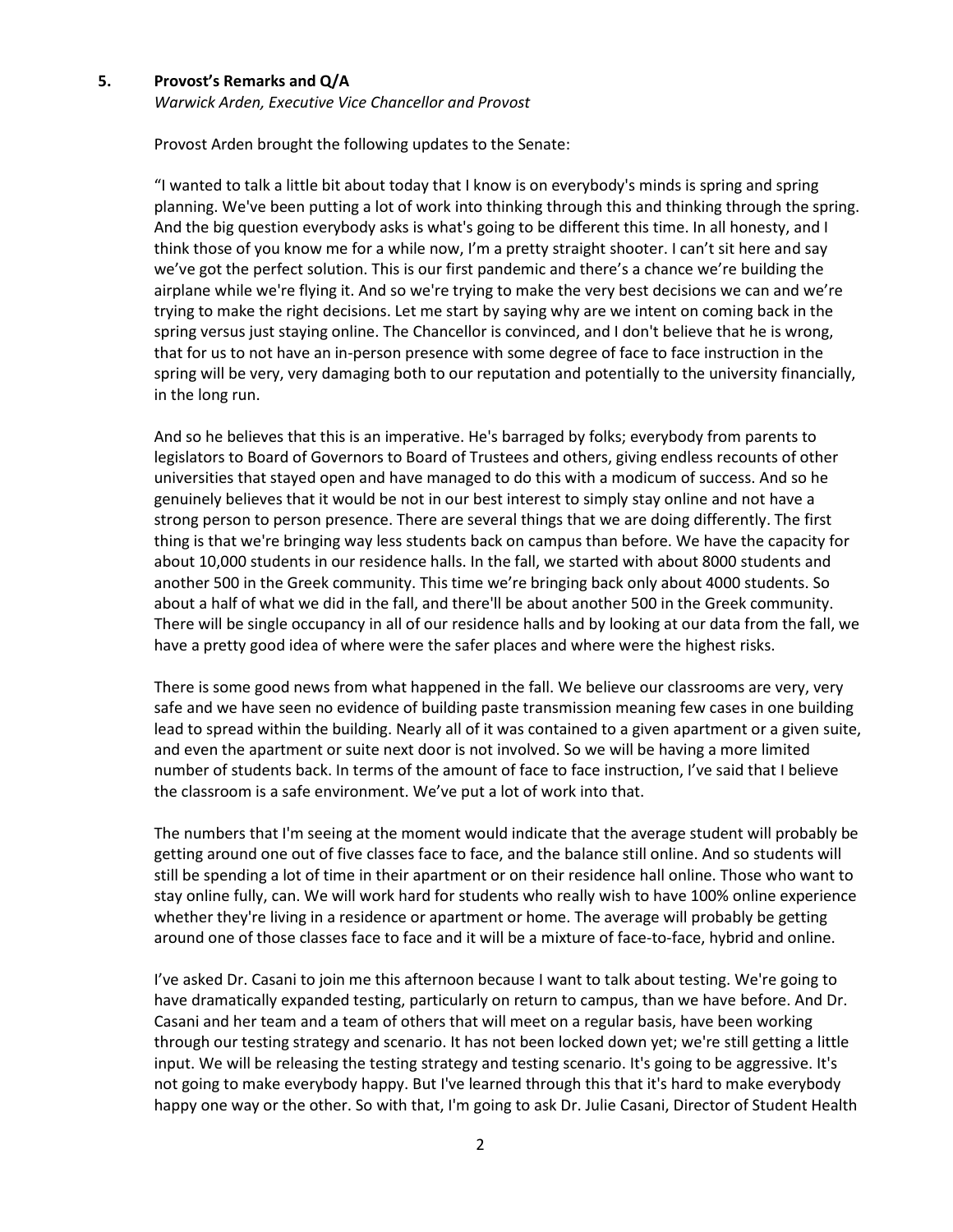and our chief medical officer to talk to you a little bit about what's evolving in terms of our return to campus and semester testing strategy."

# *Provost Arden recognized Dr. Julie Ann Casani, to provide an update on the Campus response and planning for Covid-19. She reported the following:*

"We have quite a bit of testing that we're going to be doing, and I thought it would be easier to show you rather than just talk through it. So hopefully you can see bits and pieces of this. So let me just start first with what we've done in the past and how we're expanding that. We see patients in student health, people who have symptoms, who have been in close contact who are nervous and worried. These are students who live on campus as well as students who live off campus, we've been testing them all fall. We're still testing them. The line has about six deep right now. We also had our Wolfpack surveillance program, which I think some of you participated in that; that was faculty, students and staff that we recruited early on in the semester and we followed them longitudinally throughout the semester, testing every two weeks. We had a 0.8% positivity rate in that group, which was pretty low. We were very excited about that.

When we identified clusters of people who were potentially infectious, we went back and did contact tracing, identified a group of people and tested them. We also included all of our Greek Village in this program. This was our cluster surveillance program. Many of those were positive, not everybody, and this is why the Provost is able to say that when we identified people who were positive who were on campus, in the classroom or in the workplace, we felt pretty confident that we had tested most of the people that they had been in contact with. We were not able to identify people who got sick related to that. So that was very successful. Of course, we continue to test athletes. Football gets tested three times a week, basketball, probably will get tested seven times a week. So we're very, very aggressive with our athletic testing.

And then there's this C-19 program. We have a large group of people that we're testing with that. It's all of the students who live in residence halls and in Greek Village. We are also going to be expanding that to include students who we think will be using our services and our resources a lot; students who are taking face to face classes, student employees, and we're expanding that to students who live near campus. So we have about a one mile radius around campus. There currently are about 11,000 students who live there and we will be asking and talking to them about getting them enrolled and getting them here to get tested frequently. And these are some of the plans that we're working through right now. We're also seriously considering, and we want to expand this to other employees. So not just staff but also faculty, of course, who are on campus a lot and want to continue to reassure themselves and others that they're well and get testing.

These numbers expand and contract, depending on where the plan fits that day. As part of this C-19 surveillance program, and these are people who are asymptomatic, we are considering a proposal that's being put forth by the faculty to establish a lab on campus to help us with testing. So this is very early in the stages. We are looking at some of these plans and I'm very hopeful to see if they can help us with some of the testing on campus. I think that that's a great partnership and will really not only help us provide some very cost effective surveillance testing, but be able to expand those services, make it easy for the students and also engage the faculty to be part of this whole project in this whole response and it's sustainable. Louis Hunt gave me a real "oh, wow" moment about a week ago when he said, well, Julie, we're going to have this next fall too, right? We were so embodied in thinking about the spring that suddenly I had to think we may have this next fall, depending on what happens with vaccines and how much vaccine we get. So we need to think sustainable because we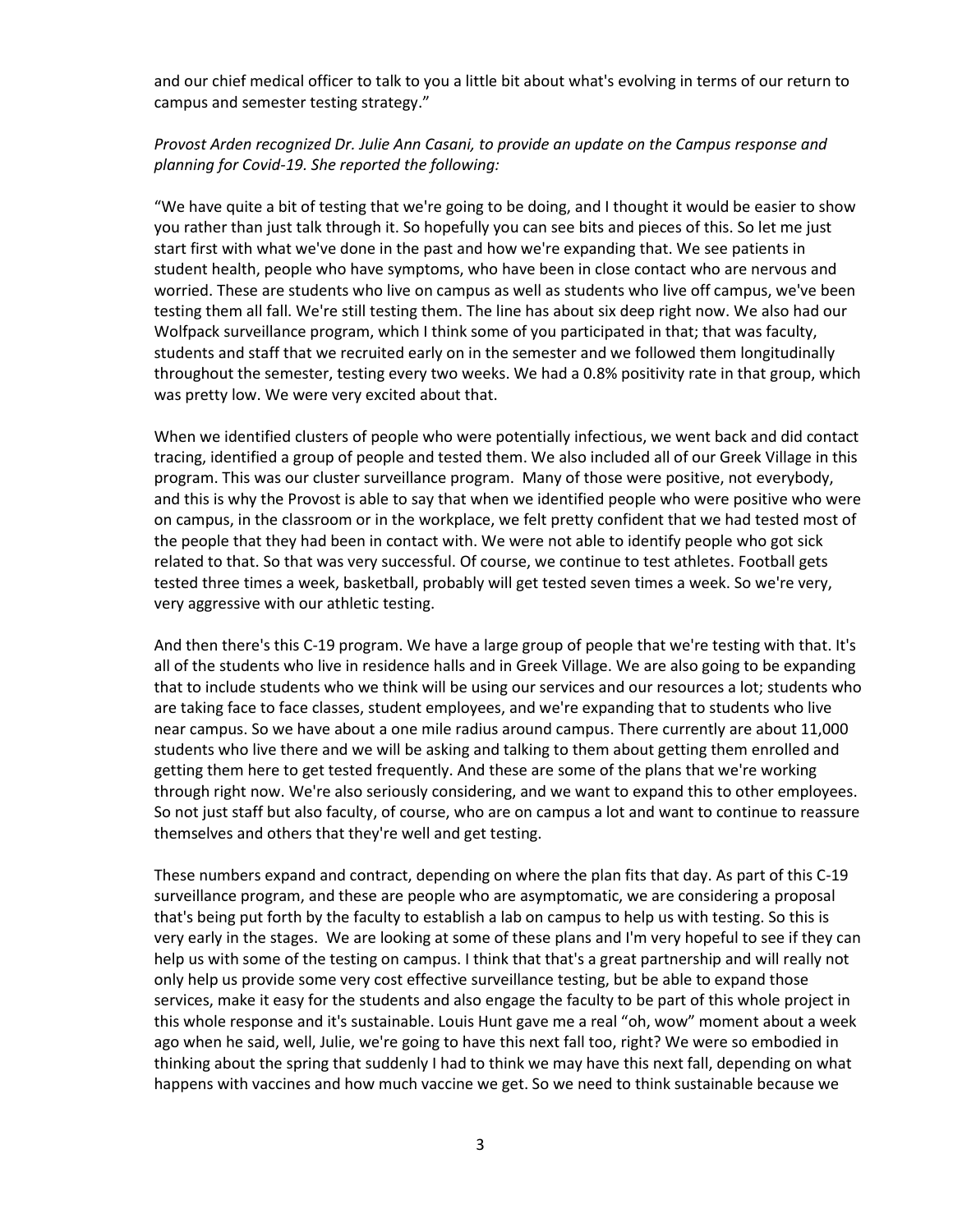can't afford to continue to be as much online as we are.

And then finally, the last group that we are looking at is the Winter Wolfpack Welcome Back Week surveillance program. So we will be looking at testing students, or having students report a negative test within three to five days of coming to campus. If they move in, we'll test them on site when they move in, and again, look at that near campus group and getting them tested. So once again, this is all being finalized. But this is our current idea and this is our current concept about testing. We want to make sure that we get off on the right foot, and that we can continue to have a safe campus throughout the semester. So that's where we're going. This also includes some faculty and staff in all of that return to campus program. So that's what we have. And that's kind of where we're working through this."

#### Provost Arden continued:

"Julie and her team have put an enormous amount of work into this. And we've had an executive group that's been kind of going over this again and again. There's a lot of details in the weeds here to figure out – that we are getting the right populations and they'll begin to find the populations and you know what happens if they don't get tested and so forth. So there's a lot in the weeds. But I think a more vigorous and aggressive testing paradigm is going to be really important to us going into the semester. So having said that, there will be some changes, in terms of the number of students on campus. And remember that about 35,000 students, the majority of them are already here in apartments surrounding the university, and have been for the whole semester. They are utilizing campus resources, they have utilizing the library and even the gym and Talley and elsewhere. So we do have a lot of students who are here. We track cases in students, whether in residence halls, we normally have 1600 students in residence halls, or whether they are in Greek Village or whether they're off campus. And at the moment the numbers have been very, very low. For on-campus and in Greek, we're getting usually zeros and ones every day. And I think we've had zeros for the last week or so. Off campus, I was worried last week with a little bit of a bump and we were getting up to five and seven a day for off campus. I notice we're back down again now, four yesterday and one today.

We are also tracking numbers in staff, which are also very low. We get a few staff cases now and again. We believe the majority of them are community-acquired versus campus acquired. It's very difficult to get faculty numbers because we rely on self-reporting there, and many faculty are simply not self-reporting. So I won't tell you that we have accurate faculty numbers. So that's where we are going into the spring. We're hoping to get all of these communications together and we'll get your input, staff input, student input and get these communications together. The Chancellor would very much like us to have these out by Thanksgiving or the end of the month. We've got a long Thanksgiving and Christmas break, almost two months. Classes don't start until January 19<sup>th</sup>. The reason that we bumped it back a week is this gives us time to allow students to get a negative test at home in a reasonable time period before coming back. So they're not trying to get a negative test over the New Year holiday, for example.

It would be very difficult if we tried to test all of our students back ourselves. So we're hoping to get a significant proportion to go to where it is - CVS, Walgreens, Department of Health - and get that test to certify a negative test before coming back to campus.

So those are some of the things that we've been working on. We continue to try to refine teaching environments and we've put a lot of money into classroom capture, we put a lot of money into building design, spacing students out in class. We will continue to have a mask mandate across campus. Then the last thing I will say is one of the things I've learned through this is, you always look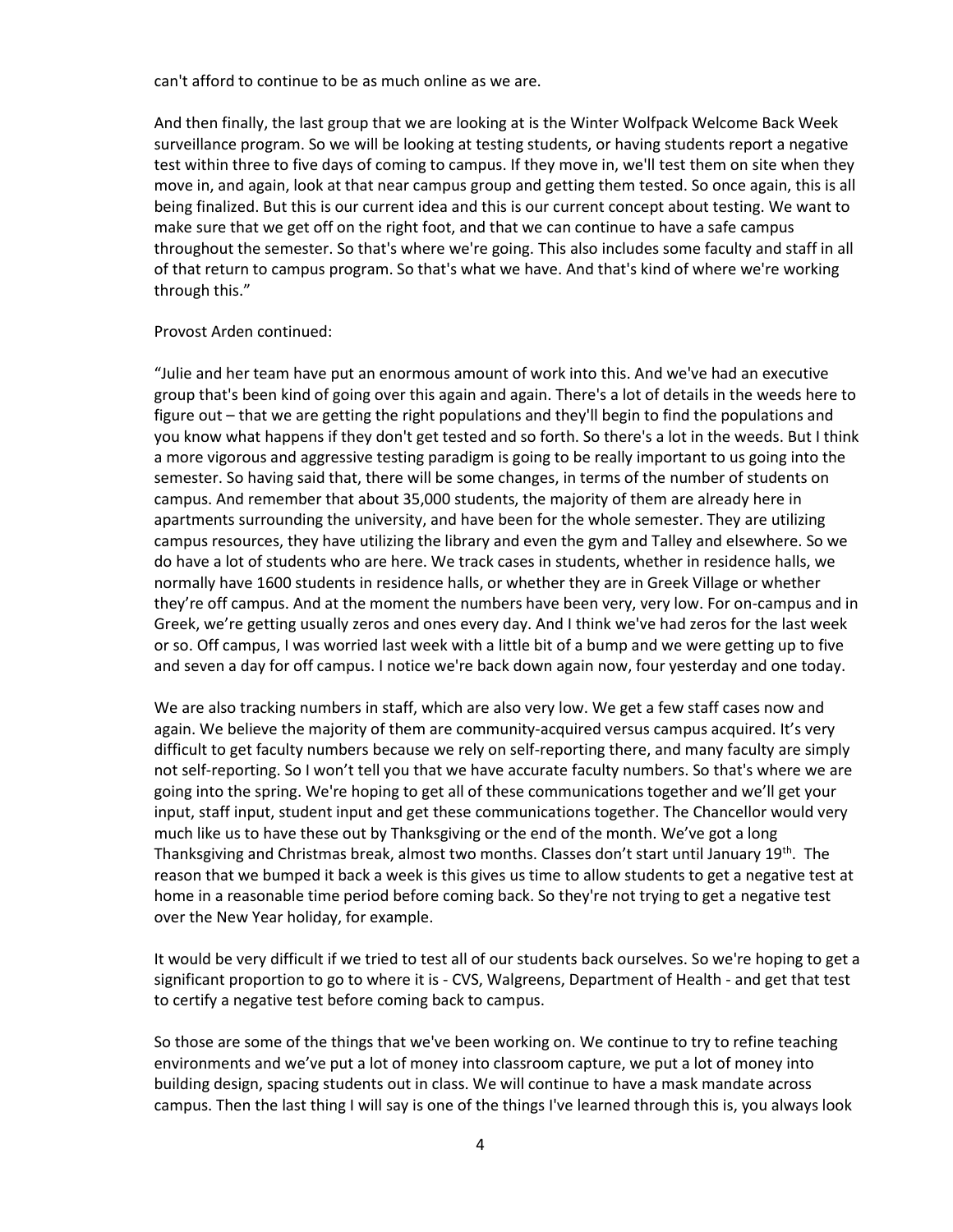for the weakest link of the chain when it comes to pandemics or epidemiology. What are your most vulnerable places and for us last time, quite frankly, the most vulnerable place was student behavior. It's not what occurs in the classroom or in the library or people not wearing masks. It's what's happening in the apartments and Greek Village after hours; parties and so forth. We will be a lot more deliberate and overt about taking actions against students and groups of students who deliberately violate campus standards. One of the most disappointing things to me last time was the flagrant violation of campus standards by groups of students, and so we want to be able to act quickly and send messages that this is something we take really importantly. In general, one of the things that's in our favor is that student behavior at the beginning of spring is usually very different from student behavior at the beginning of fall. We all know that at the beginning of the fall, the first three weeks is like Party Central, like every campus in the country. I think there's a much more sober, literally and metaphorically, approach to this in the spring. And so I'm really trying to make sure that we work proactively with our students, have good communications and work with student leaders to emphasize that we're all in this together; students, faculty and staff, and frankly, the Raleigh community. We have obligations there. So with that, I'll open it up if there are any questions. There'll be a lot more information coming out about this before the end of the month."

### **Questions and Discussion**

Hans Kellner: Selecting the mode of instruction will be up to the individual faculty member, is that correct?

Warwick Arden: Very early on, I put out there that I would like, that if we're somewhere around 40% face to face, which means an average of two out of five. But in no cases have I pressured individual faculty who teach face to face, rather than by distance. So this is a faculty choice. Certain department heads obviously have a responsibility to ensure we're delivering appropriate instruction in the appropriate ways, but we have not pressured individual faculty to deliver instruction in a specific manner.

Hans Kellner: The second point has to do with the date on which grades are due. I have heard it brought up as an issue. This is the Monday after the end of the Thanksgiving break and for some of us, it makes it very difficult to complete the reading and grading and so forth. Would it be possible to bump that a little bit forward?

Warwick Arden: I will talk to Louis Hunt. I have been over the calendar. I have looked at the calendar. I have not heard this concern expressed. I thought that from memory, grades were due before the Thanksgiving break. Is that not the case? I see Chris, shaking his head. Well, I'd have to go back and look at the calendar.

Hans Kellner: If you would do that. I would appreciate it. Thank you very much.

Andrey Kuznetsov: My question is the University doing anything to get us priority for the vaccine?

Julie Ann Casani: I actually participated in the state committee on prioritizing vaccine in developing the plan for North Carolina. And although they recognize the vulnerability of our students and the impact of positive rates, which are significant across the United States in college age students, and then the impact on the community for that, we are actually in the third tier. It is a medical model, meaning that those that are medically at risk are the highest priority. And so we are actually in tier three of the plan. You can believe that I was very vocal because I know the statistics, but we're still in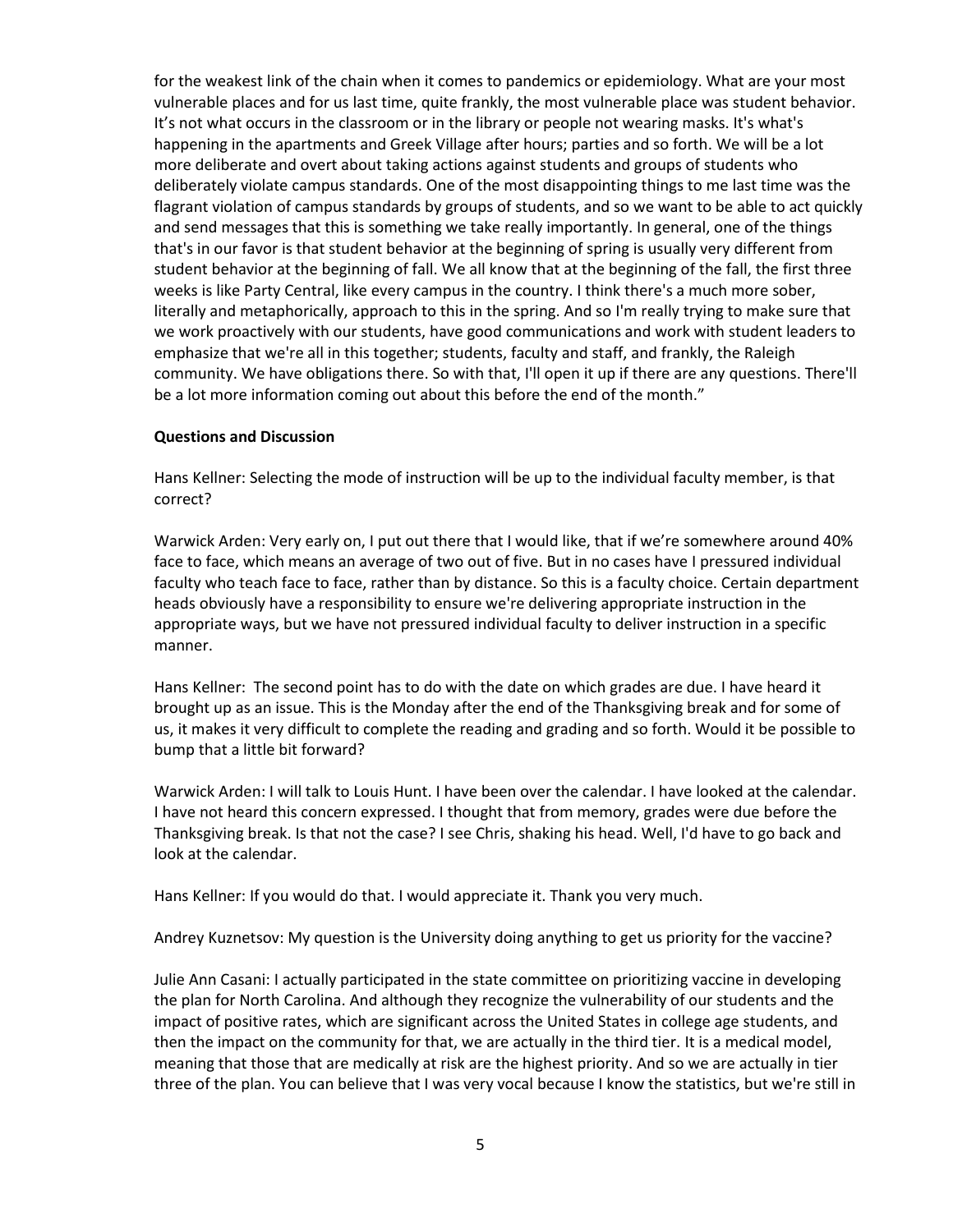tier three out of four tiers.

Hans Kellner: There are some further questions about testing. So I'll go back to Dr. Casani. One of them is, do we have any way of knowing whether returning students will be able to find affordable testing where they live. The other question was will on-campus testing be considered diagnostic or purely for surveillance purposes?

Julie Ann Casani: So yes, the messages that we're putting out about testing will include a "find a test site" site, that both North Carolina and the CDC have. In terms of testing on campus, the surveillance program, if we stand up our lab at NC State, that is not a diagnostic lab. That is for surveillance Right now, the plan for that, if that goes forward, is to do pooled saliva samples and then if anything comes back positive or needs to be followed on, that sampling will then go on to a commercial lab and that will be diagnostic. Anything that's done through student health, of course, for diagnostics, or even cluster surveillance is done in a CLIA lab and so therefore it is a diagnostic lab.

K Vincent: I'm pleased to hear that there's going to be some vigorous testing going ahead. A lot of us wanted this to happen in the fall, of course, and it was pushed aside. I'm encouraged that there's going to be more testing. My question really right now is the point that the Provost made about the Chancellor's sense that not opening the university would be damaging to the university reputation and to the financial situation we face. So I'm wondering if you could say more about that second issue. What is the difference not opening in terms of having this 20% of classes face to face, and having the 4000 students or whatever on campus? What's the financial drawback of staying online.

Warwick Arden: So you can you can imagine, there's a lot of speculation here. Don't forget that we're probably headed into a pretty difficult financial year, meaning the next fiscal year. I think once the legislature recognizes what state tax revenues are like, we are probably up for a cut. We don't know how much. But any cut that comes to the University is always decided by the legislature and then within the university, is decided by the Board of Governors, how that is distributed. For us to be one of the few, if not the only university that remains closed and not having face to face instruction, I believe we would suffer financially in our state appropriated budget. That's my belief and I think the Chancellor also believes that. There are known impacts on auxiliary revenues. We already know that. We've already done the calculations. There are hundreds of people on furloughs right now in dining, housing, parking, etc., because of the challenges to the auxiliary revenues. Those challenges to the auxiliary revenues would continue and those furloughs would need to be extended or expanded through the spring. There are currently between 400 and 500 people affected by those furloughs. Even if we put that aside and it's speculation, I think our state appropriated budget could also be affected. I don't know that for a fact; nobody's said that to my face. But it's conjecture based on rhetoric that we are hearing.

Hans Kellner: Could I ask for a clarification? The mode of instruction and the opening or closing of the campus are in, as I understand it, and I can be wrong, are completely different issues. You can have 100% online teaching with students on campus. Right. You can have 100% face to face teaching, but tell everybody to go home and commute. Theoretically, I mean, neither extreme is possible. They have different financial impacts; the first one doesn't, I don't think, have much financial impact at all but the second one has a lot of financial impact. That is to say, whether the campus is "open" with students on it or not. So it's the interrelationship between these two different issues that creates the challenges that you're dealing with. Am I right about that?

Warwick Arden: You're mostly right. They are different issues. You'll remember that at the beginning of the fall, we went 100% online first and then about a week later, closed the residence halls. The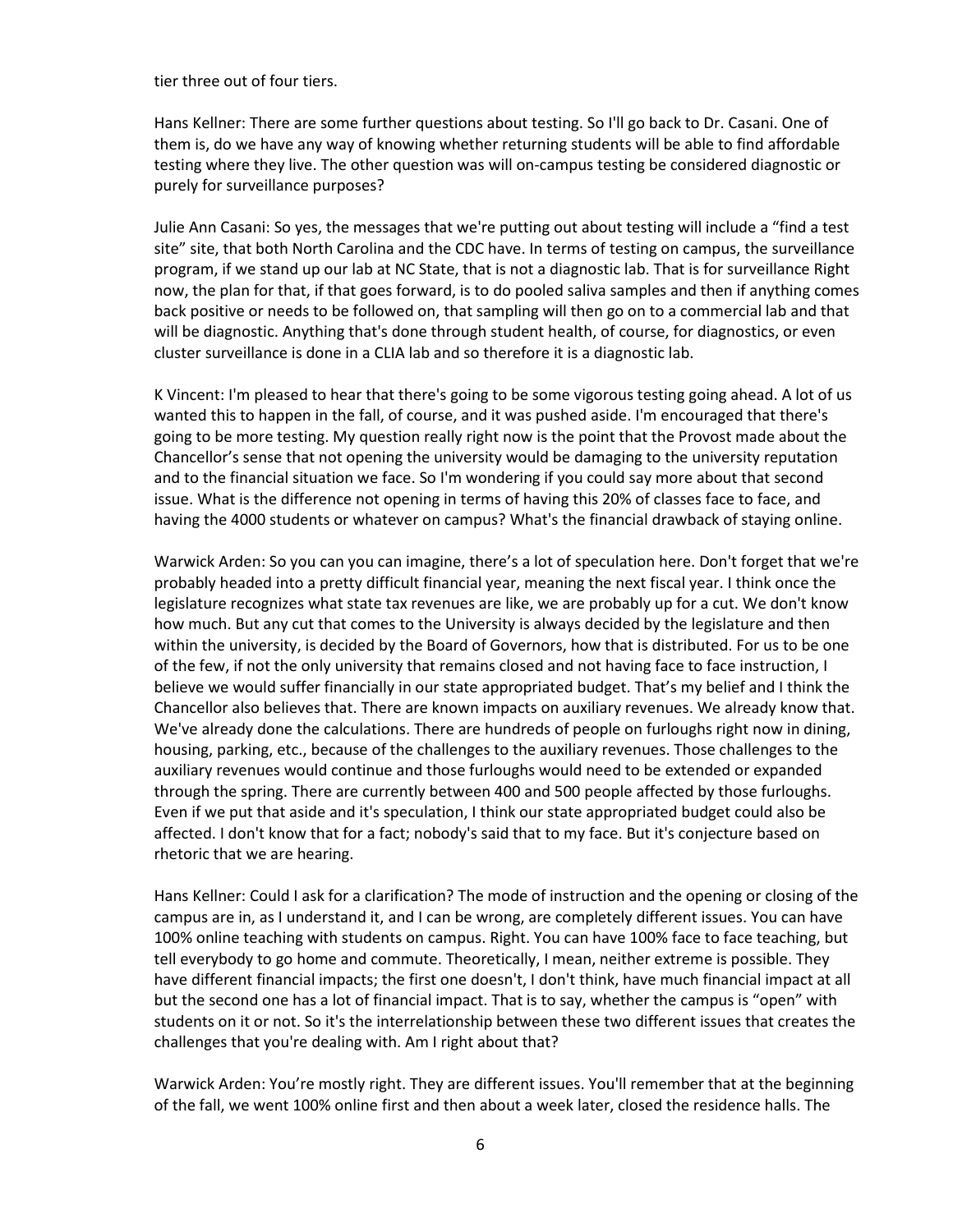bottom line is, it's very difficult to close the residence halls and send everybody home unless you are completely online. Because there are a lot of students that don't have anywhere to go in the local area. They can't come to campus face to face classes, when you close the residence halls that means they're going home to Eastern or Western North Carolina, and unless you're fully online, they can't take a full course load. So they are separate issues but they are interrelated. You really can't close down your residence halls unless you've made the decision to go fully online.

Hans Kellner: I heard Marc Hoit this morning at the ALM meeting, talk about the surprisingly high percentage of students who do not have adequate bandwidth at home.

Warwick Arden: And it's not just in the rural parts of North Carolina. You can be in Cary, and the reality is if your Mom and Dad are online because of their jobs, two other K through 12 kids are at home doing their homework and being online, the bandwidth just can't always support that. And so we think of it as a rural North Carolina issue, and it is predominantly and we're very concerned about it. But it's not exclusively a rural North Carolina issue. One of the things that I know is the library is working with having Wi-Fi units that link up through cell that they will give out a minimal or no charge to students who live in areas that do not have reliable internet. And so we're on that program right now for those cellular Wi-Fi units or devices. This is a significant issue.

#### **6. Remarks**

# *Peter Harries, Dean of the Graduate School Elizabeth James, Director, Office of International Services*

Peter Harries: "I want to thank all of the faculty, especially the grad faculty among you who have continued to move graduate education forward during this incredibly complicated and unpredictable time and really it's been amazing to see how much has kept working even given all of the issues associated with Covid. So my hats off to you for making that possible. The first thing that I do want to talk about is enrollment. I know that's not always a sexy topic, but in terms of the finances of the institution. Much of that quite frankly relies on the enrollment and the enrollment funding that we receive and I think, obviously, this fall has been interesting. Overall, graduate enrollment has fallen somewhat and it largely has reflected a reduction of international students, which I don't think is very surprising, given all of the issues with Visas and travel bans that have impacted the ability of students to even get to the US.

So what we've seen is an overall reduction, although it was compensated for in part by increased new enrollment among domestic students, especially North Carolinians, as well as an increase in continuing students. I'm not quite sure whether there were less job opportunities and I don't know exactly what the motivation and the reasons behind that were. But that helped to form a pretty significant buffer against what we would have seen if we had just lost all of those international students."

Elizabeth James: "My name is Elizabeth, James. I'm the Director of the Office of International Services and we are the office on campus that deals with all F1 and J1 student Visa issues. What we saw over the summer was, you know, we were hoping that embassies would start to be open, but that has been spotty at best and also very late in the game. So the embassies that did start to reopen reopened in August to a huge amount of pent-up demand. There's two things that a student needs to do in order to enter the United States, a new student. They need to have a Visa and then they need to be able to physically enter the US. The embassy started shutting down in March, and in some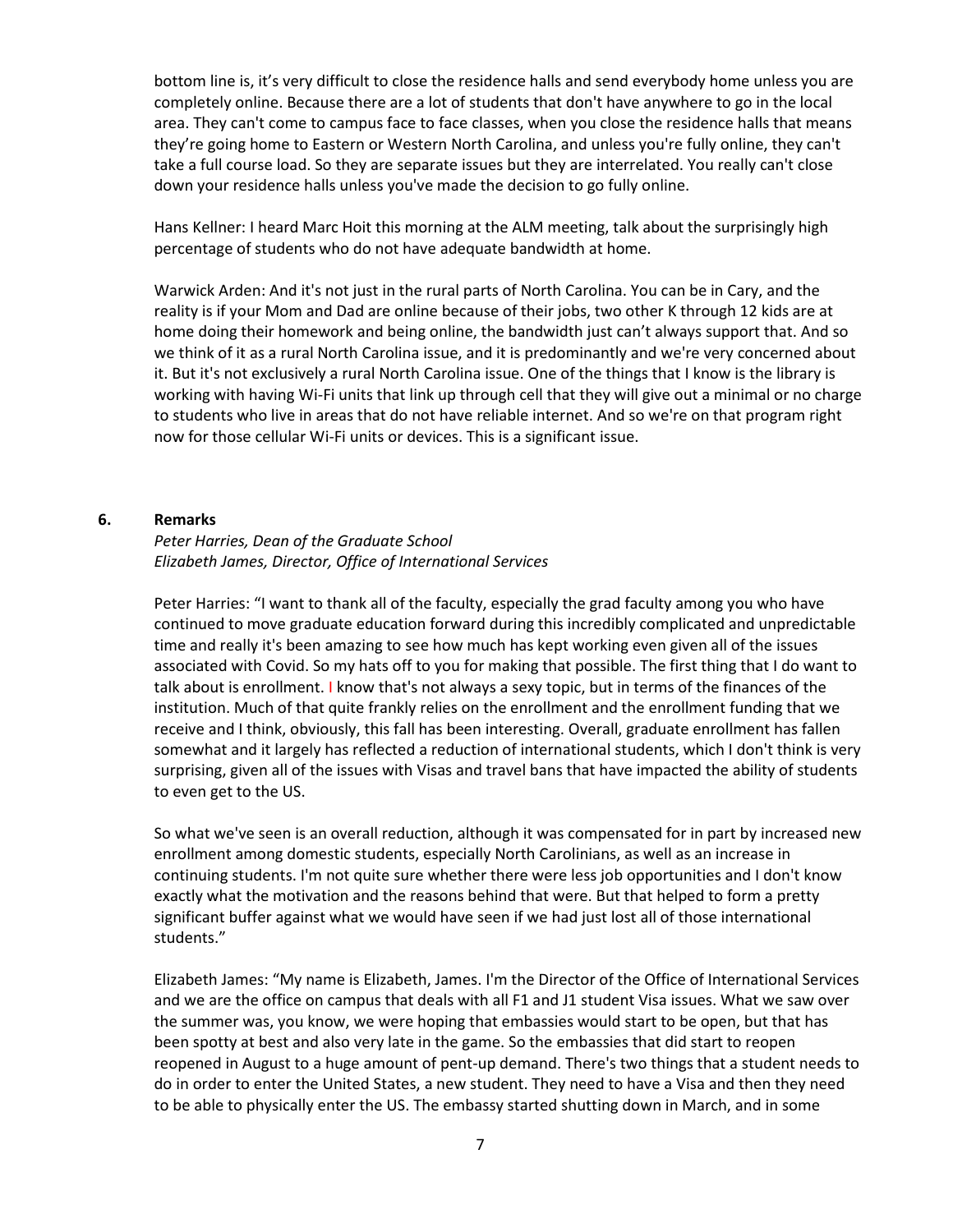cases, in February and January. So we've got a lot of pent up demand in the Visa process and embassies are still not open fully and still operating on an emergency basis only. Then you layer on top of that the travel ban issues

The Covid travel bans kind of followed the pandemic. So it started with a Covid-related travel ban for anyone residing in China. These are not nationality bans; these are where you're physically located and so anyone physically located in China would be subject to this travel ban. You would have to try and spend 14 days in another country before being allowed to enter, but that's tricky and we don't really recommend that path. Although some students have successfully done it. Then it was Iran, then we saw Europe and the UK and Ireland, and then in May when Brazil's numbers went up, Brazil was added to that travel ban list. And so all of those travel bans are still in place.

I should mention that Canada and Mexico also have a travel ban that is related to Covid, but what happened over the summer was Europe and the UK and Ireland, in August when arrivals were trying to happen in terms of the fall semester, there was an exemption made or passed for any student that was coming to study in the United States from Europe and the UK and Ireland. Then Mexico and Canada have enjoyed that exemption since their travel ban was implemented. Still, China, Iran and Brazil, you cannot enter from those countries because of the travel ban. So what we've seen in our international student numbers for the fall semester, we normally will welcome about 1200-1300 new students. But, from out of the country we were able to welcome 45. So we've got 1000 missing graduate students. Most of those were graduate students that were not able to enter. Now, we did have about 240 or 250 transfer students or students who were able to change levels; maybe they finished their bachelor's and they decided to go ahead and get a masters or a PhD. So we did have a total of around 280 new students, but again only 45 of those were able to arrive from outside of the US.

So looking to spring, things haven't changed a whole lot. So no changes to travel bans. I'm keeping a very close eye on India since they have been added to a level three alerts for the CDC and a level four Travel Warning for the Department of State. There is no travel ban mentioned and I have no information that there's going to be a travel ban implemented for India, but that is a country I'm watching. What we're seeing in terms of Embassy appointments is just very limited with pent up demand. Then in some countries what we're seeing now is internal restrictions and movement that may be preventing them from getting a Visa. So for example, in Spain, there is right now an internal travel restriction where you cannot leave your autonomous region. And so there's only one embassy in Spain, in Madrid. So if you live in Barcelona, you can't get to Madrid for that Visa interview.

So those kinds of restrictions, which is also happening in France and a number of other places in Europe, and then the UK as well, that's going to prevent people from being able to get to their embassy appointments. So we're still looking at a very challenging time for spring in terms of international enrollment from abroad."

#### Hans Kellner: Can I ask a question right now? What is the future of study abroad?

Elizabeth James: I am not the Study Abroad Director, so I will not be as articulate on this topic. There have been a number of programs approved, but it's very limited. And so, for example, the Prague program has been approved, some of our joint degree programs in Europe, either through Skema, and a lot of them in Poole have been approved, because they cannot actually complete their program if they don't do this part of the exchange. And then there's been a spotty couple of exceptions also approved but study abroad for spring is also not happening on any large scale. We are hopeful for fall.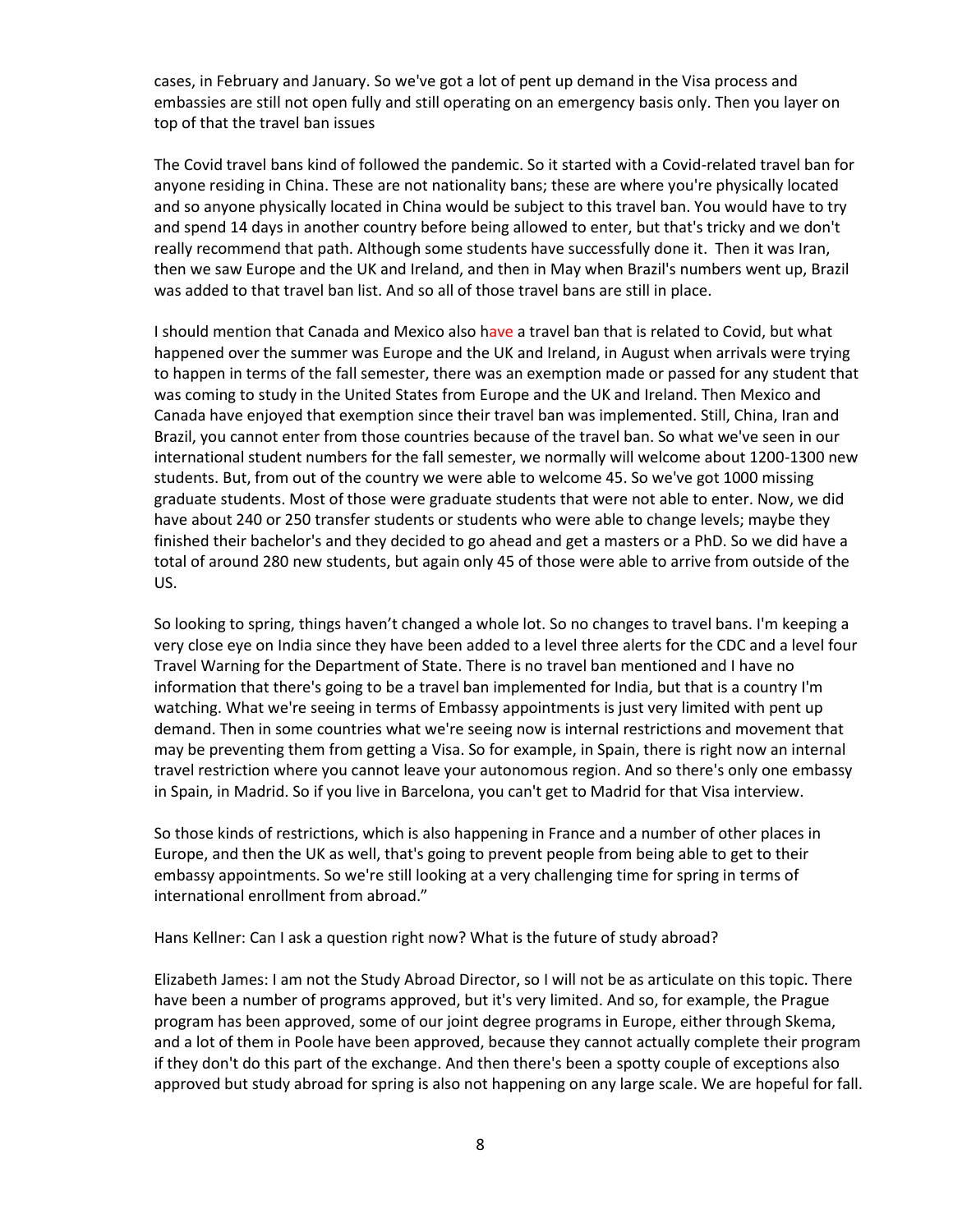Warwick Arden: There have been some approvals of individual students to study abroad, particularly universities if they go into safe areas and so forth. Most faculty-led study abroad programs are not being approved or have been cancelled. We do have a number of students going to Prague but the number is down. Dr. Lee told me the other day, I think we only have 19 students going to Prague in the spring. So it's going to be very limited is the bottom line.

Elizabeth James: "That might be something that we could look at in terms of encouraging students to consider you know, who can't arrive in the United States. Maybe they could arrive in the Czech Republic. But the Czech Republic has their own requirements for entry. And so international travel is very complicated. And we actually have a Webinar planned for students tomorrow because with the with the extended break, students are very tempted to travel overseas during the winter break and, you know, travel during a pandemic is just challenging and we cannot promise that people will be able to return from their home countries either because of local restrictions or flight cancellations or potentially more stringent requirements on our side. It's a risk, but students didn't go home during the summer and they are looking at that almost two-month break and drooling at the possibility of spending the holidays at home. So we will see what happens with that."

Peter Harries: "We also had a significant number of students who obviously deferred. I think NC State is still very much an institution where these international students want to come. We don't really see a waning of that. That may well create some challenges. I mean if fall is normal, in terms of how we deal with this reservoir of students who should have shown up in the fall, along with new admits, who we expect to have. We are seeing right now and an overall increase in the number of applications that we're getting for graduate work. So I think graduate school will be viewed as somewhat of a refuge, I think, during this time. One thing that I do want to point out, together with OIS, Beth and I will be very much engaged with that. We are starting a series of town halls for those students who have deferred, to let them know what's going on here, how things look and that they're certainly on our mind. We want to get them here, if and when we can. So there's a variety of different things being done on that end to potentially make up for some of the lost enrollment that didn't appear for this fall and spring."

Elizabeth James: "The only other thing I wanted to just mention is that we are still operating without guidance for the spring semester from SEVP in terms of enrollment requirements. So many of you may have heard over the summer when the government decided to have a very restrictive policy on limits to online enrollment, that if you are enrolling completely online, you would have to depart the United States. There was a huge groundswell against that from universities and students and communities. And so they backtracked.

But we are still operating without guidance for spring. I would expect that new students that are arriving would still need to be enrolled in some kind of in person class, but it is not outside of the possibility that we will also get some kind of guidance that says no, the old rules apply. The pre-Covid rules limit online enrollment to once class – meaning full-time enrollment per semester. So without some kind of exception, again, our international students would have a very difficult time getting a full time schedule that meets the pre-Covid regulatory requirements. So fingers crossed that we will get some continuation of this guidance. I think that anything, the spring semester proved that it's very difficult and challenging to reopen a university. We were not the only university obviously that had problems so fingers crossed. But any change in administration will not take place in time to affect the spring semester, at least for when we're starting. So we are waiting."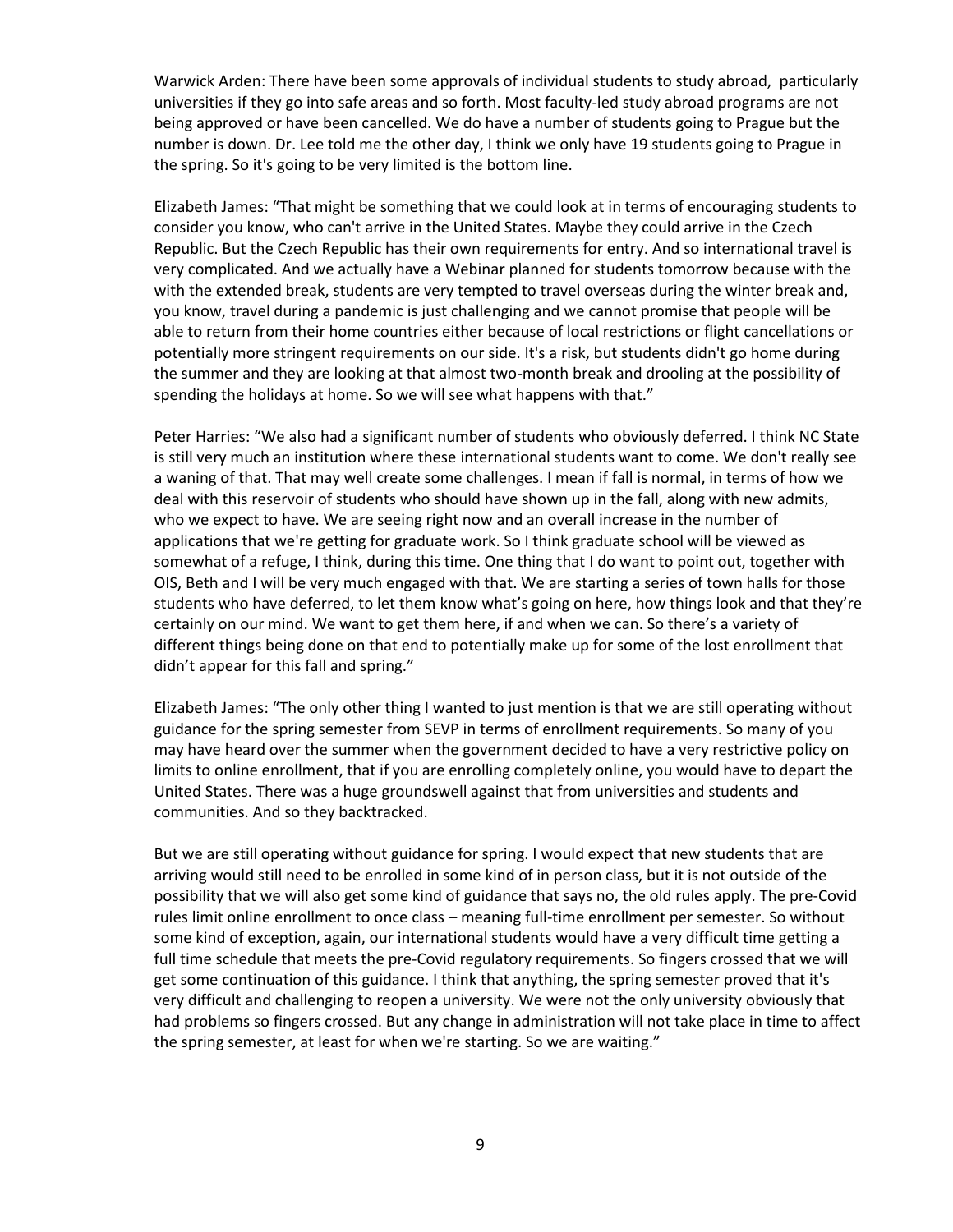#### **Questions and Discussion**

Hans Kellner: I recall some brainstorming a few months ago about having foreign students who are entering can take their first year classes online from where they were. I don't know if that was practical. I don't know if we're going to do it. It would require many courses to have two different forums; an online forum and a face to face forum. Am I correct here Dean Harries?

Peter Harries: Yeah, you are certainly correct. We allowed programs that wanted to do that to start students in that mode. But I will say we had precious few that took us up on that offer. I mean, obviously, if the doctoral level, we could not supply a stipend, the normal and the tuition waiver to students who had never been able to make it into the country, that that just is impossible by various elements that just make that difficult. And for Masters students, we unfortunately didn't see much appetite for them to start. They really want to be here and they want to be able to take advantage of everything the campus has to offer. And obviously, things like curricular practical training and optional practical training are a big deal for them as well.

Elizabeth James: I will say that the experience of Chinese undergraduate students particularly, has not been great enrolled online. Because of the firewall there, they have difficulty downloading some of the things they need in order to take exams, they have difficulty accessing all of the different websites that they are being sent to do things. Then the time difference, the isolation. It's not been a positive experience for them. I am actually working on an email about that right now, to talk about maybe seeking another exception to our study abroad to allow our Chinese students to be able to enroll in our study abroad programs in China so that they're enrolled in a program while they're in China.

Hans Kellner: It means that whether they're in Cary or in China, the internet is not the seamless connecting thing that we would dream of or that we would hope it to be. Thank you very much.

Peter Harries: "I just wanted to talk briefly about GSSP and how we're dealing with students whose research efforts were delayed. Clearly, research was shut down for many students for several months and a number of them were unable to finish because of that. And so we have an exception process in place that is run through the DGPs of the various graduate programs. And we have been approving the vast majority of those just because of the issues that people face. So one thing that we're still trying to work out is, it's hard to know what the downstream ramifications are going to be over the longer term for graduate students who are also delayed but not necessarily as close to finishing. One of the things that just surfaced that I think we also need to consider as well is what happened to the students who just started and haven't really been able to get into the lab, haven't been able to learn techniques that might be needed where physical distancing makes that raining incredibly difficult. So this is going to take a while to work through the system as it has. Another thing that I want to briefly mention is about the S/U policy. We mirrored the undergraduate approach for this in spring and fall, but in looking at the grades that were converted to S, the vast majority were B pluses B's and B minuses.

There's also been a concern from certain programs that you can have an A, especially in ones that are only a year long; you can get an A in one course and then potentially have satisfactories for everything else, not necessarily have the competencies that would be needed for that degree but have a 4.0 GPA, because you have that one graded course. So I think we've seen quite a bit of what I would call sort of GPA padding being used. And so there is concern about this. I've had discussions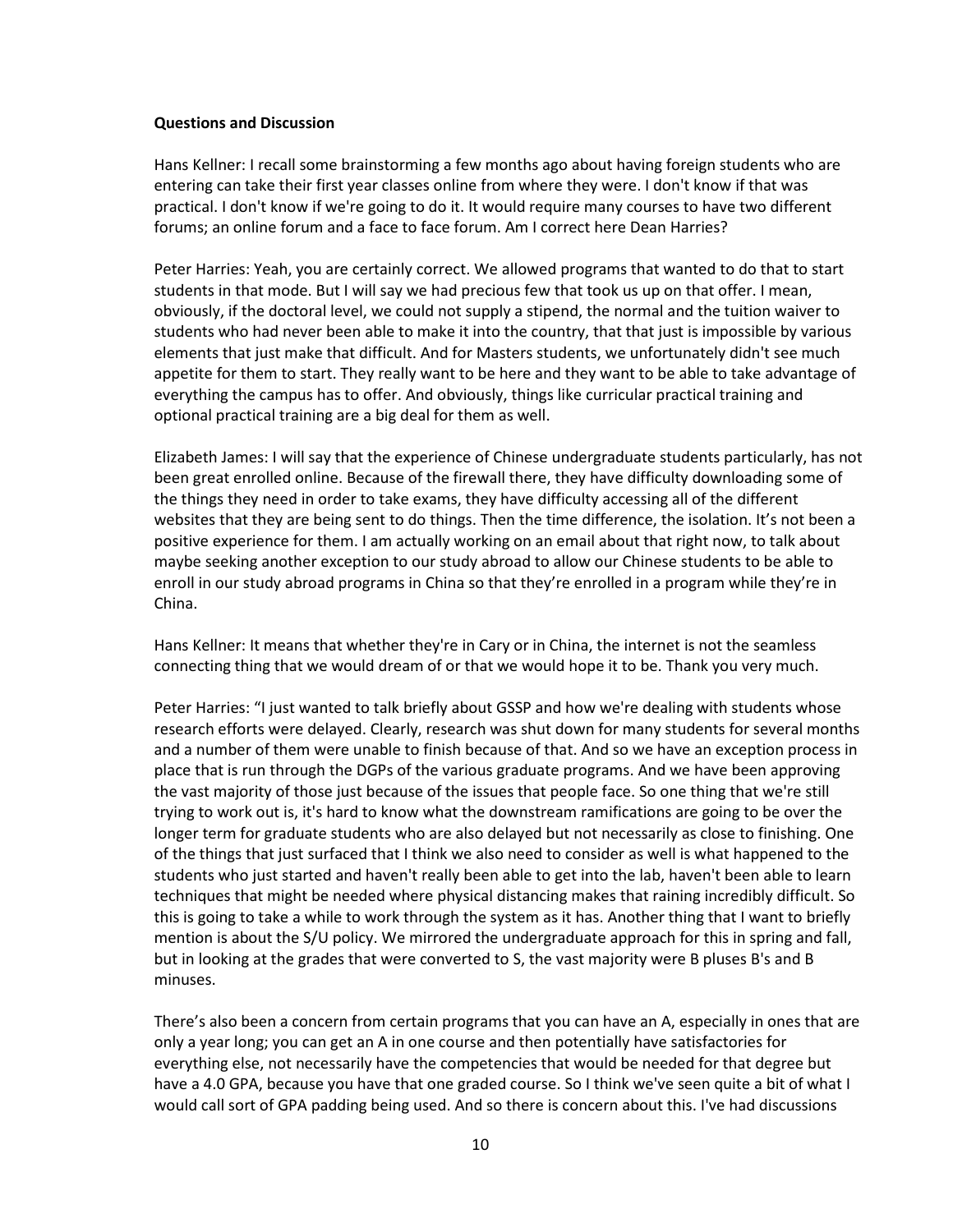with the Graduate Student Association with the DGPs, with the associate Deans for academics, but I also wanted to put it on your radar as well. Eileen Taylor serves as the representative from the Faculty Senate to the administrative board that will be considering this. Certainly, I'm happy to answer questions about it. But I did want to also just put it on your radar because it has been brought to me by numerous faculty that they're worried about what that means."

Eileen Taylor: Yeah, I will say that we are seeing, just anecdotally, undergrads also are not putting forth effort in classes. If it looks like they're not going to get a B or above, or they're not going to get an A, they're just going to go ahead and minimize their workload, take the C minus get an S, and move on. And as much as we tell them that recruiters will see that as a C, they're looking at the GPA and recruiters may not look beyond that 4.0 or 3.9 on the application. I'm really concerned about the erosion of effort that we're seeing, not just in grad, but in undergrad classes. I see some shaking heads. I'm really concerned about this.

Peter Harries: And I am too, because we mirror the undergrad approach and, you know, a C minus isn't that far away from the 2.0 that's required to get an undergraduate degree, but it's a long way from the 3.0. Especially with the pivot in the spring that was completely unanticipated, we decided to just follow that mode. It also makes the transcript notation much easier if we're following one mode, rather than two, but I do think that I'm certainly in favor at this point of moving to normal grading. Students have now had a semester, as have the faculty, to adjust to this. I'm not saying that there aren't still challenges out there. I also looked at the overall grade distribution between spring 2019 and spring 2020 and it is almost spot on from both of those semesters. So it's not as if there was a dramatic switch in the grades that students were getting. At the graduate level that scale was pretty compressed already. But there was really not a major change in what was happening.

Eileen Taylor: I will say we're seeing a change in student effort at the undergrad level. I don't know if anyone else can comment on that, but I am very concerned with that drop off and I understand students have challenges and maybe they're not getting that level of education that we normally would provide face to face. I agree. But by allowing them to take an S or a C minus consistently across all their classes, we're going to be hiding our bad work. If we're not doing good work, it's going to cover that up and we're not going to address it. So, I'm concerned that that's going to be kind of normal, it's going to be very hard to switch back.

**7. Remarks – Employee Engagement Committee / Survey Results** *Nancy Whelchel, Director, Survey Research, Office of Institutional Strategy and Analysis Marie Williams, Associate Vice Chancellor for Human Resources*

Dr. Whelchel shared survey results with the Faculty Senate. Please view the website and view the 2020 Employee Engagement Survey results here: [https://hr.ncsu.edu/employee-engagement](https://hr.ncsu.edu/employee-engagement-survey/2020-results/)[survey/2020-results/](https://hr.ncsu.edu/employee-engagement-survey/2020-results/)

*This survey is a UNC system office initiative that we participated in in 2018 and now again in the spring of 2020. This came out pre-Covid, which is very important to keep in mind in terms of collecting opinions of our faculty and staff.* 

Following are highlighted survey results. For a complete analysis, please see the link referenced above.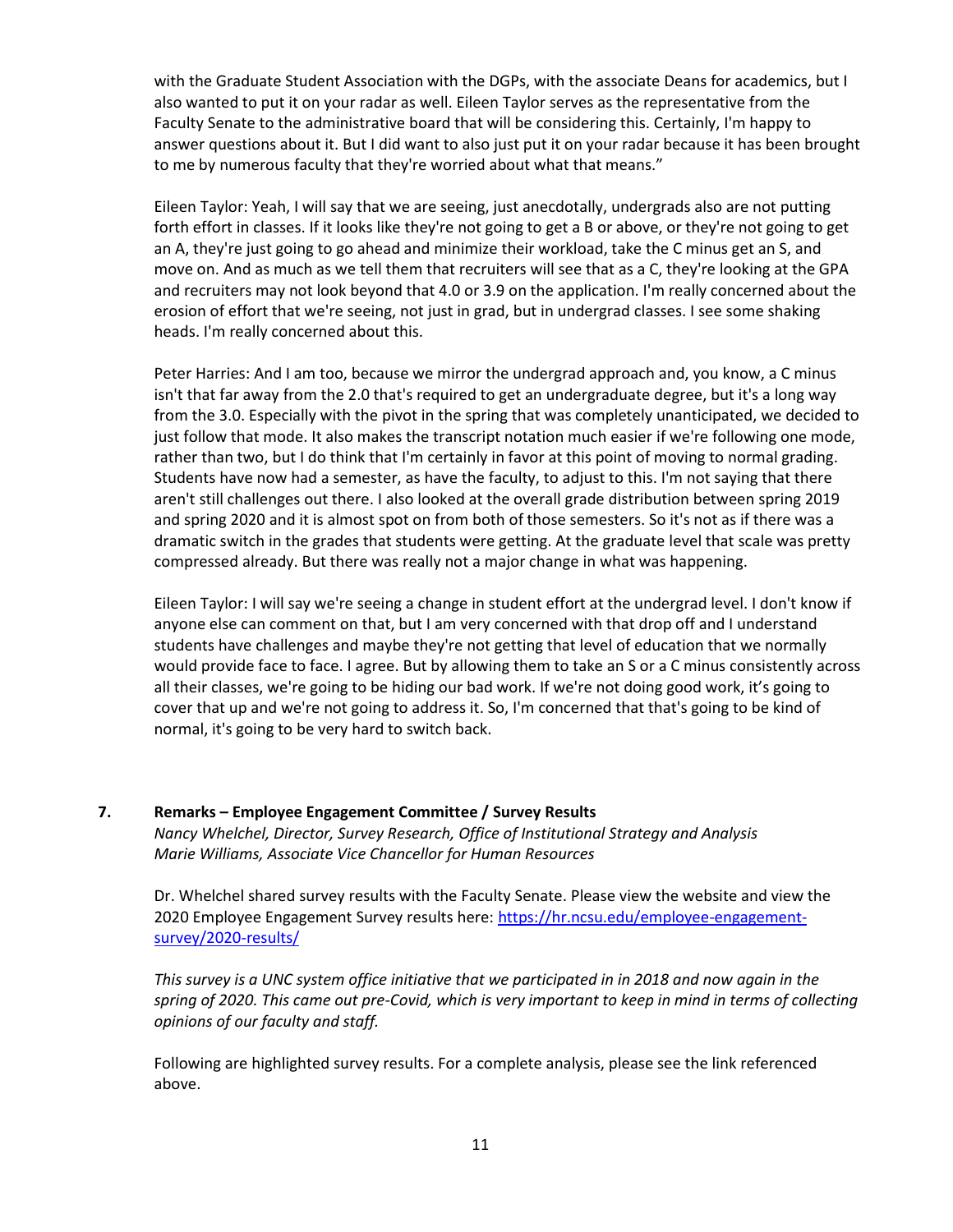- Overall participation rates were good and higher than they were in 2018.
- The results were very positive.
- We give consistently more favorable ratings than the UNC system overall
- We don't have anything that's super low where the system office would consider warranting attention.
- When we do have less favorable ratings, those are the same ratings that would be low, both in the UNC system overall and for all other institutions participating in the survey.
- Our overall favorable rating was unchanged from the 2018 survey. And that was actually good because the system overall rating went down two percentage points and
- One notable difference from the 2018 survey was in 2018 employees self-selected on the survey where they worked
- The survey is belief statements strongly agree to strongly disagree with the neither agree nor disagree response option in the middle.
- Response rates. 57% in 2020 compared to 54% in 2018 so that was a pretty good jump for us and relative to the other campuses.
- Faculty across the system tend to have lower participation than other job classifications.
- 49% of the faculty participated.
- The Wilson College of Textiles had a very big jump from 39% in 2018 to 80% in 2020
- The Grad school is included in this and they had a 97% response rate.
- We consider librarians as faculty and so they are included in faculty in that group. The senior leadership with faculty rank are not included in that
- The most favorable ratings in the areas related to supervisors and department chairs professional development, job satisfaction, support pride, and the least favorable ratings to things related to communication, the teaching environment and shared governance. There's no way to tease out the faculty themselves from the NC State overall results.
- One area where faculty give a notably higher rating than NC State overall is with respect to professional development.
- Freedom and responsibility to do my job. That was the highest rated item on the survey for faculty. Institution actively contributes to the community. I understand how my job contributes to the mission, etc.
- I am paid fairly for my work in my department, has adequate faculty staff to achieve our goals - 51% of the faculty responding to the survey disagree with that statement.
- 44% disagree that they're paid fairly for their work recognitions and reward programs are meaningful.
- Issues of a low performance are addressed in my department and teaching is appropriately recognized in the valuation of promotion process. These were the items that got the lowest ratings on the survey from faculty
- There was nowhere in the reports where we got the results for tenured faculty. It was always combined or was always split out pre-tenure and tenure for faculty on the tenure track.
- Teaching is properly recognized in the evaluation of promotion process only 42% of the teaching and I understand the necessary requirements to advance my career,
- Assistant professors tend to have the most favorable ratings, and associate professors. A lot of times similar to full professors, but a lot of times they're less satisfied that full professors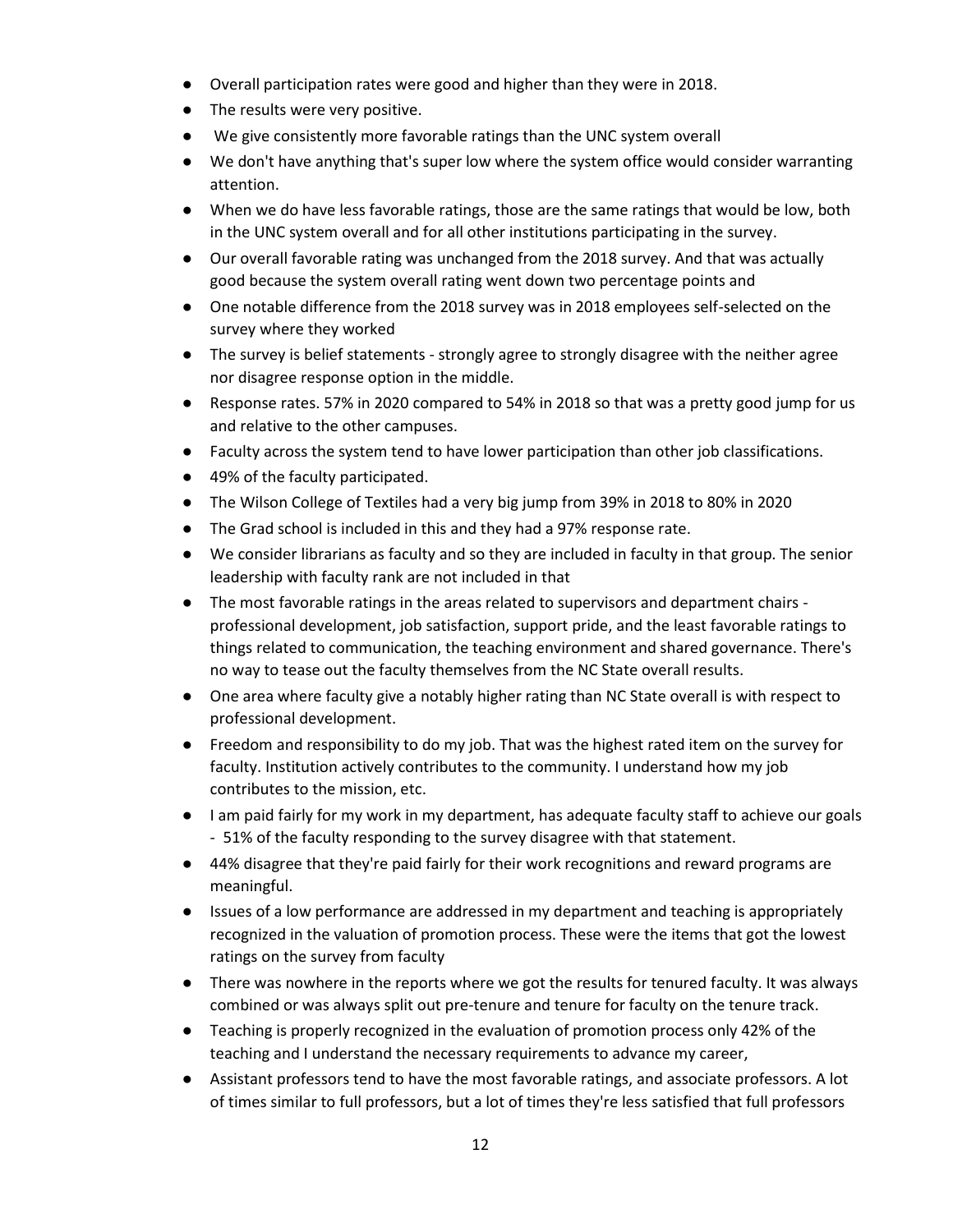- Compensation work life balance. Assistant professors is highest with a couple of exceptions and full professors are highest with professional development.
- Teaching environment is an area where associate professors actually have lower ratings than both assistant professors and full professors
- Faculty admin/staff relations, an area where assistant professors are much more positive.
- Fairness is an issue where tenured faculty give higher ratings then associate professor. Full professors give high ratings, then associate professors
- A good balance of teaching service and research at institution the largest difference in ratings between associate professors and full professors is the work life balance or teaching service and research balance
- Issues of low performance being addressed in my department. That's one of those items that gets low ratings across the board at the university, regardless of who you are or where you're sitting
- I understand the necessary requirements to advance my career. I'm given opportunities to develop my skills and teaching being appropriately recognized. So these are areas where associate professors are giving the lower ratings.
- The only areas where associate professors give higher ratings than full professors are facilities, meet my needs, senior leadership has the knowledge, skills, experience.
- I am proud to be part of this institution. Again, these differences are not that large, but these are the only three items out of the 61 on the survey where associate professors gave somewhat higher ratings and full professors more favorable ratings
- I'm provided the resources I need to be effective. Only 40% of the associate professors agreed with that statement and again as a reminder that doesn't mean 60% disagree because there's that neutral response option.
- 47% of the faculty overall agreed that I am paid fairly for my work
- Faculty on the tenure track who are pre-tenure, no one else will be in that mix of people. And these are the areas where it declined quite a bit. I am regularly recognized for my contribution declined by 17 percentage points from 2018 to 2020
- Facilities adequately meet my need dropped by 13 percentage points, our review process accurately mentioned my job performance also showed a big drop
- Issues of low performance are addressed in my department. So among pre-tenured faculty only 32% now agree with that statement.
- I understand the necessary requirements to advance my career; that dropped. It's still high at 75% agree with that; pre-tenured faculty 75% agree, but last time that was 85%
- 49% are either very satisfied or are satisfied with their benefits and 20% are either very dissatisfied or dissatisfied with their benefits overall
- 25% or more faculty are dissatisfied with this list of 17 different benefits. They asked about medical insurance, dental insurance, educational assistant programs, and their physical workspace conditions.

# **8 Issues of concern**

Faculty Issues of Concern can be submitted at any time to a Senator, the Chair of the Faculty, or to